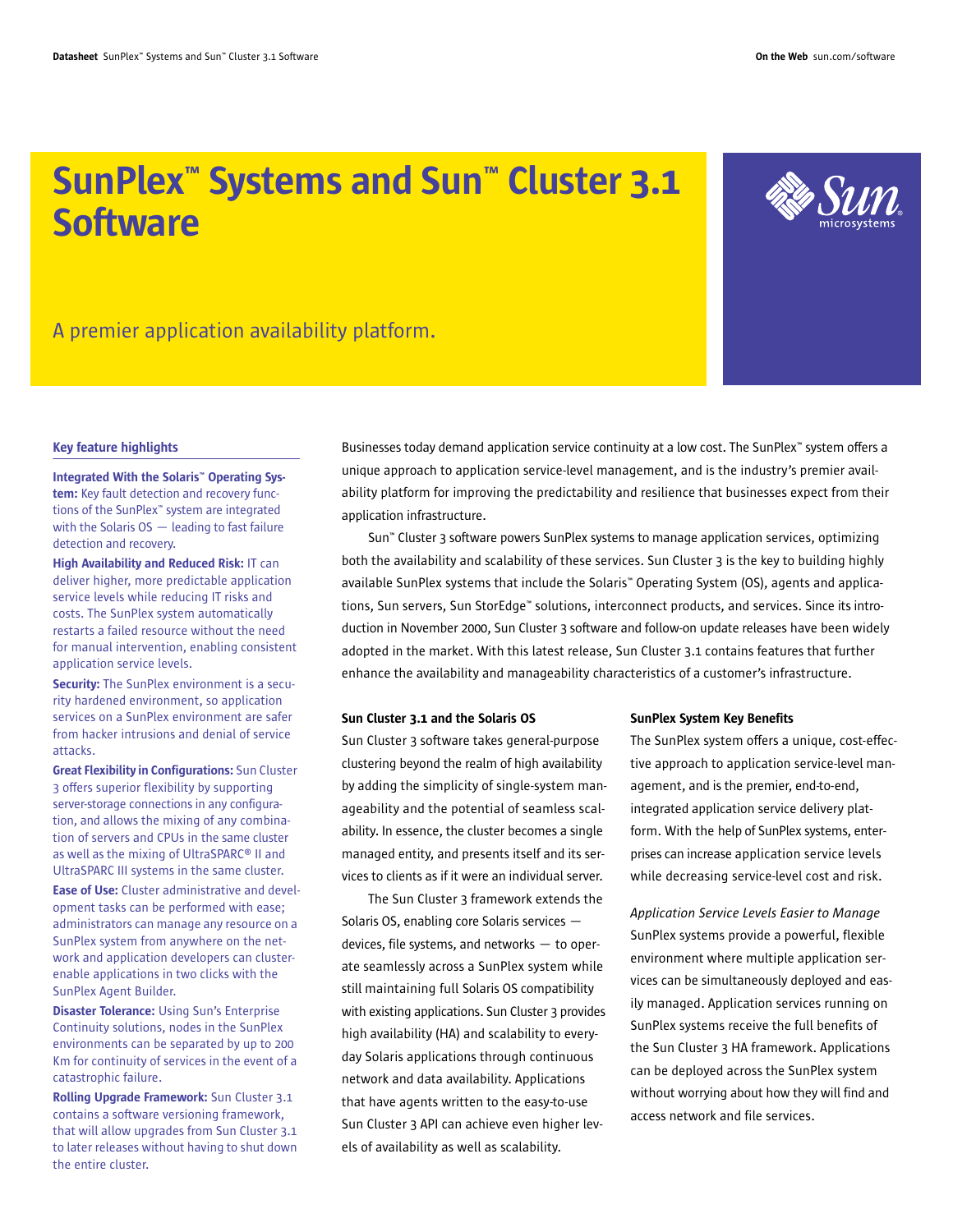The SunPlex system is a premier, end-to-end, integrated application service delivery platform. Combined with Sun Cluster 3 software, SunPlex systems are designed to manage application services for tightly coupled environments, optimizing both the availability and scalability of these services.

*Continuous Access to Data and Network* SunPlex systems deliver Global Network Services and Global File Services. Data, network, and devices are continuously available to all domains in the SunPlex system as well as to applications running on any domain. Sun Cluster 3.1 provides support for Solaris IP Multipathing (IPMP), allowing SunPlex deployments to benefit from the added resilience and improved data throughput.

*Simplified Administration, Low Costs* SunPlex systems incorporate system management tools — Sun Management Center and SunPlex Manager tool — to create a centrally managed environment that delivers easy administration and lower operating costs. The Sun Cluster module in Sun Management Center enables a third-party SNMP agent to collect configuration and state information about Sun Cluster software, providing the added flexibility of managing the SunPlex environment via third-party management tools.



#### Summary of Features

#### *Global Network Services*

In the Sun Cluster 3 architecture, incoming requests from the network go to a global interface — a network interface card that hosts the global IP address. The requests are then loadbalanced to the various instances of the distributed application running within the cluster. Outgoing packets go out to the network through the local network interface card to prevent saturation of the global interface. In the event of a failure, the global IP is failed over to a backup network interface card. In this manner, the SunPlex Global Network Service provides a highly available global IP address, as well as the simplicity of a single system to clients.

*Global Devices and Global File Services* Data access is significantly enhanced in Sun Cluster 3 with the addition of Global Devices and Global File Services. With Global Devices, every domain has access to any device on the SunPlex system — such as a disk or CD-ROM drive — even if that device is not physically connected to that domain. Global File Services extend these capabilities by using shared storage devices — storage with physical connections to more than one domain — so that data is both highly available and accessible to application services running on any domain in the SunPlex system.

Centralization of Global File Services on behalf of the SunPlex system facilitates a simple "single-point-of-management" paradigm.

Customers who prefer to fail over the file system can use the Failover File Service feature (available in Sun Cluster 3.0 5/02 and later releases) instead of the Global File Service. Customers also have a choice of UFS and VERI-TAS VxFS as the file system to be used in the SunPlex environment.

### *Scalable Services*

The Sun Cluster 3 framework allows a distributed application to run within cluster control, providing the ease of manageability as well as automatic recovery of service levels. Instances of a distributed application can be installed and brought online or offline on multiple cluster nodes with a single procedure, saving time and reducing the complexity associated with distributed applications. Distributed applications also have the option of using the Sun-Plex Global Network Service to receive the benefit of free-of-charge load balancing and a highly available IP.

SunPlex systems provide commonly used load-balancing schemes such as round-robin and sticky. In addition, client affinity is maintained such that transaction requests from a client machine are always sent to the same cluster node. Storing application configuration data on the SunPlex Global File Service enables faster recovery of failed application instances. By adding more domains or systems to the SunPlex system, capacity and continuity are increased. Service levels are maintained in the event of any number of potential outages — planned or unplanned.

### *Failover Services*

The Sun Cluster 3 architecture delivers inherent HA services. It enables IT organizations to maintain service levels on critical applications and services. Failover Services provide high availability to single-instance applications by failing over the application to a backup node in the event of a failure.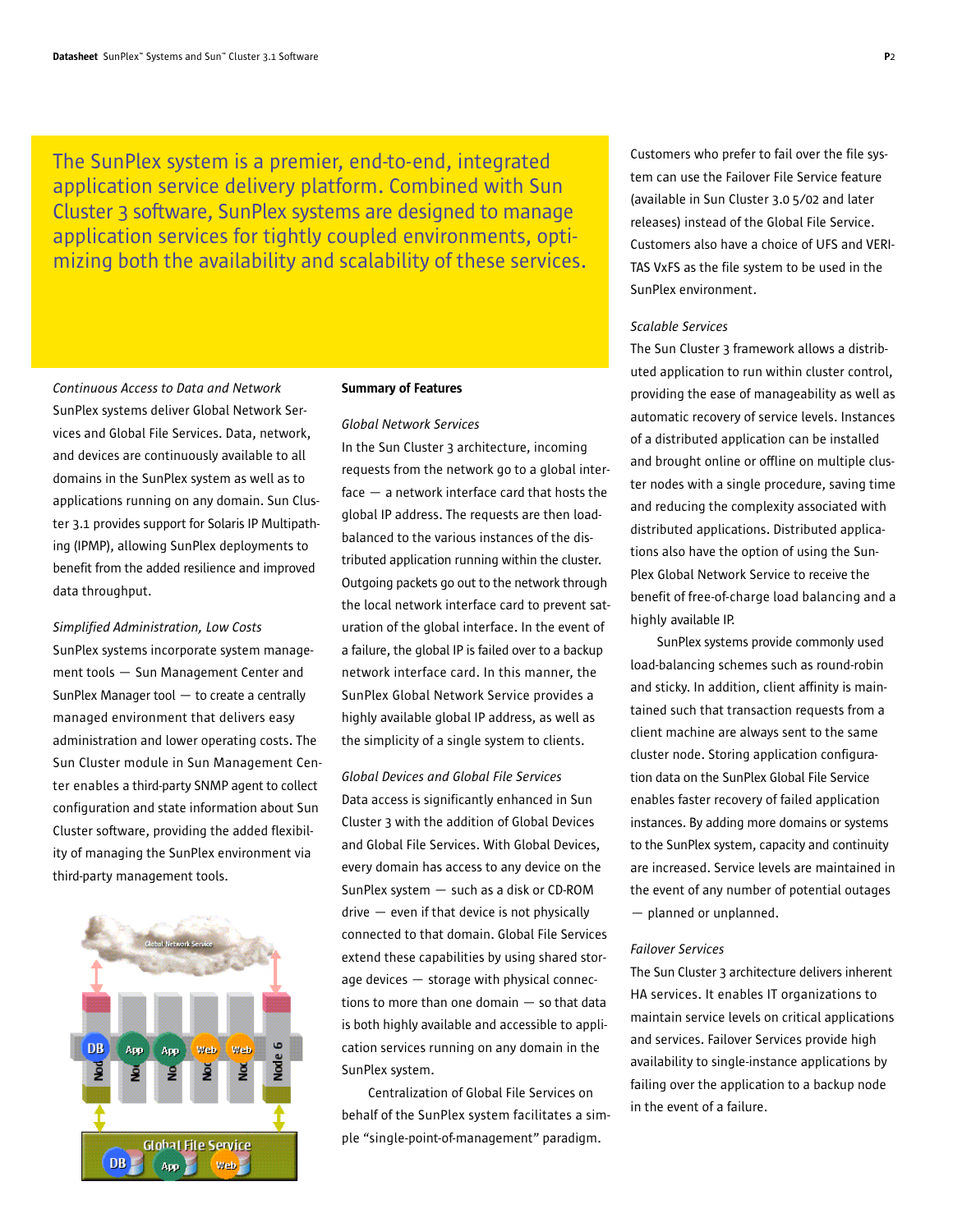### *Very Fast Recovery from Failure*

Sun Cluster 3 provides fast error detection, fast software switchover, and parallelized application and infrastructure restarts. When a failover occurs, the failed instance of the application is automatically restarted on the same node if the node is healthy, or on the backup node. After the failover is complete, the physical server from which the clients of the application get service and data is transparent.

### *Abstracted Resources*

With the foundation of these key abstracted capabilities — Global Network Services, Global Devices, and Global File Services — there is no concept of logical host in Sun Cluster 3 software. Services need not reside on servers physically attached to storage devices, which means service failover does not require storage device or file system failover. Abstracted resources enhance flexibility as well as minimize failover time.

### *Centralized System Administration and Management Tools*

The Sun Cluster 3 framework simplifies administration by enabling SunPlex system resources to be managed and administered as if they were on a single system. Administrators have access to all the nodes of the cluster from anywhere on the network. And because of the integration with the Solaris Operating System, familiar Solaris commands execute just as if only a single system were being administered.

SunPlex system management is accomplished through either a command-line interface (CLI) or GUI-based management tools (Sun Management Center or SunPlex Manager). These GUI-based tools allow complex tasks to be performed with ease by enabling system administrators to manage any resource on a SunPlex system from anywhere on the network. This provides tremendous cost savings for organizations where administrators are responsible for systems located in different buildings, cities, and even countries.

In Sun Cluster 3.1 software, third-party SNMP agents can collect configuration and state information about the cluster by talking to the Sun Management Center agent. This feature provides the added flexibility of using third-party management tools to manage the SunPlex environment.

### *Easy Agent Development Environment*

Sun provides a list of qualified Scalable and HA (Failover) Agents. Alternatively, developers can use the SunPlex Agent Builder to develop Scalable or HA Agents. The SunPlex Agent Builder generates agent code in Ksh or C with two simple clicks. For fast agent deployment with no code writing or modification, developers can also use the Generic Agent functionality of the Agent Builder. The Generic Agent functionality generates a precompiled agent binary that shortens the agent deployment cycle. The Generic Agent functionality also offers tunable parameters that allow for customization of the Generic Agent.

### *Fast Application Messaging Via Remote Shared Memory Technology*

Sun Cluster 3 includes Remote Shared Memory (RSM) technology, which offers improved service levels for distributed applications running in the Sun Cluster environment. The RSM API offered in the Solaris 8 10/01 OS and later releases enables application developers to bypass the TCP/IP stack and access high-speed, high-bandwidth, and low-latency interconnect hardware directly for fast messaging in the Sun Cluster environment. The interconnects that are supported with RSM are Scalable Coherent Interconnect (SCI-PCI) and Sun Fire™ Link Interconnect. RSM technology in Sun Cluster 3 has been tuned for optimal performance of Oracle9i RAC.

### *Dynamic Reconfiguration Support*

Sun Cluster 3 software allows for the dynamic additions or removals of hardware resources such as processors, memory, and I/O devices. Dynamic Reconfiguration (DR) support checks

the safety of a DR operation and rejects any unsafe operations.

### *Security Hardened*

Security hardening is supported on all of the Sun Cluster 3 supported agents with the exception of the BroadVision agent. The DB2 agent from IBM is also security hardened.

### *Intelligent Resource Management Via Prioritized Service Management*

Sun Cluster 3 provides Prioritized Service Management (PSM). PSM is a policy-based, servicelevel management feature that provides high service levels for a high-priority service in the event of its failover to a backup node. It automatically off-loads low-priority services on the backup node to free resources for the high-priority service. The low-priority services can be shut down or failed over to another node.

### *Disaster Recovery*

Using Sun's Enterprise Continuity solutions, Sun Cluster 3 nodes can be separated by up to 200 Km by leveraging dense wave division multiplexer (DWDM) optical technology to provide application service continuity in the event a catastrophic failure brings down an entire site. Applications can be deployed in failover, active-passive, or active-active configurations within the Enterprise Continuity solution.

Campus Clusters that use standard Fibre Channel technology are also supported in the SunPlex environment, allowing for disaster recovery across the distance of 10 Km. Both two-room (quorum device in the same room as the primary node) and three-room (quorum device in its own room) Campus Clusters are supported by SunPlex systems.

### *Easy Upgrades*

Customers can upgrade from any release of Sun Cluster 3.0 directly to Sun Cluster 3.1 without having to reinstall the Sun Cluster software. This minimizes planned service downtime during the Sun Cluster 3 software upgrade. Sun Cluster 3.1 contains a software versioning